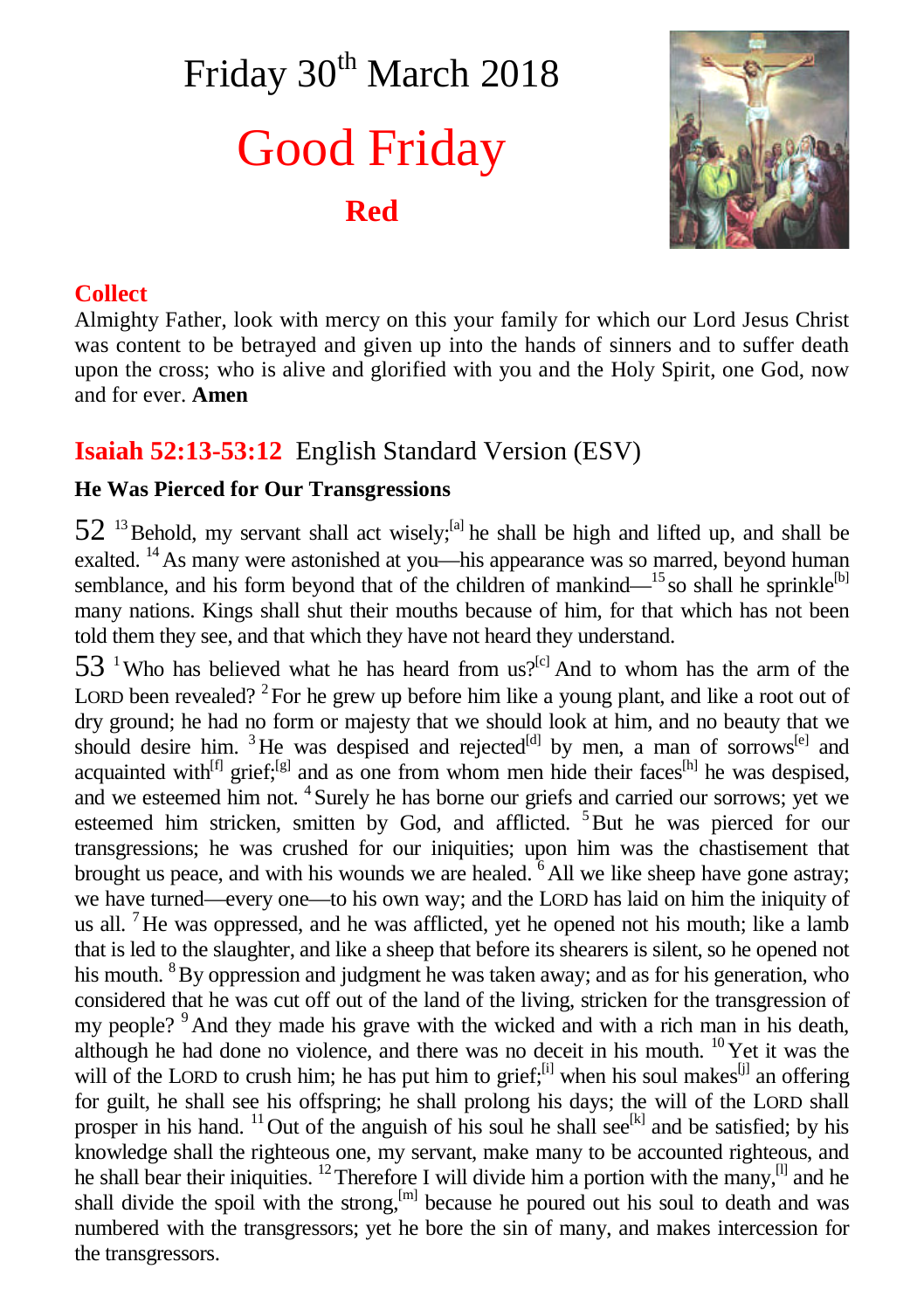**Footnotes:** a. Or *shall prosper*. b. Or *startle*. c. Or *Who has believed what we have heard?*. d. Or *forsaken*. e. Or *pains*; also verse 4. f. Or *and knowing*. g. Or *sickness*; also verse 4. h. Or *as one who hides his face from us*. i. Or *he has made him sick*. j. Or *when you make his soul*. k. Masoretic Text; Dead Sea Scroll *he shall see light*. l. Or *with the great*. m. Or *with the numerous*.

**COMMENT:** The word "Servant" is used only nine times in Isaiah chapters 1-39 in the sense of one who serves. In chapters 40-66 occurs thirty-one times, only two of which means 'one who serves' (44:26, 50:10). In all the remaining occurrences, "servant" is used in a figurative sense. The "servant" is usually the collective nation of Israel as the chosen people of God. "But you, Israel, my servant, Jacob, whom I have chosen . . .you are my servant, I have chosen you . . .for I am your God" (41:8-9). The book continues to use this imagery. In chapter 44, God promises the community of Israel, in the figure of the servant, forgiveness and a day of new things. In chapter 49, the community speaks as a servant commissioned to bear witness of God's deliverance "to the ends of the earth" (49:1-13; note verse 3). In Isaiah 56-66, "servant," usually occurring in the plural, always depicts the restored community of God's people who will faithfully follow Him (65:9-15). The servant is a poetic symbol to describe the community of God's people, and then this was focused of an anticipation of a new king who will help God's people respond faithfully to Him. Israel's past kings had miserably failed. So the people longed for a new intervention by God. God had raised David to establish the nation. Now the people yearned for a righteous and just king like David (11:3-5) who would teach them how to be God's people (note Psalm 72). The hopes for the future of the people rested largely on the anticipation of this godly ruler. This idealised king personified Israel as the true people of God and stood in for the nation. The primary focus, then, is not on the specific identity of the servant. It is on the new act of God symbolised by the servant. That focus on God's new action in history allowed the New Testament writers to see the servant of Isaiah 53 in a new light as God acted yet again in Jesus. Chapter 53 then reports on the sufferings of the Servant. It adopts a language found in such as the Psalms; a lament. A highly poetic and expresses an emotion or frame of mind. Again the community or nation of Israel though the misfortunes can be seen as the Servant who suffers. Throughout the Old Testament there is the conviction that God had chosen the Israelites for a special purpose, as expressed in the promise to Abraham: "all peoples on earth will be blessed through you" (Genesis 12:3). The blessing and success of Israel were not just reward for right conduct. They were a witness to the world of the nature and character of Israel's God (Numbers 14:11-19). Yet the whole description was so apt in terms of its application to the crucified messiah, who stands in for the true Israel and was readily identified as such by the infant Church (see Acts 8:30-35).

# **John 18:1-40, 19:1-44** English Standard Version (ESV)

#### **[Betrayal and Arrest of Jesus]**

 $18<sup>1</sup>$ When Jesus had spoken these words, he went out with his disciples across the brook Kidron, where there was a garden, which he and his disciples entered. <sup>2</sup> Now Judas, who betrayed him, also knew the place, for Jesus often met there with his disciples.<sup>3</sup> So Judas, having procured a band of soldiers and some officers from the chief priests and the Pharisees, went there with lanterns and torches and weapons. <sup>4</sup>Then Jesus, knowing all that would happen to him, came forward and said to them, "**Whom do you seek?** "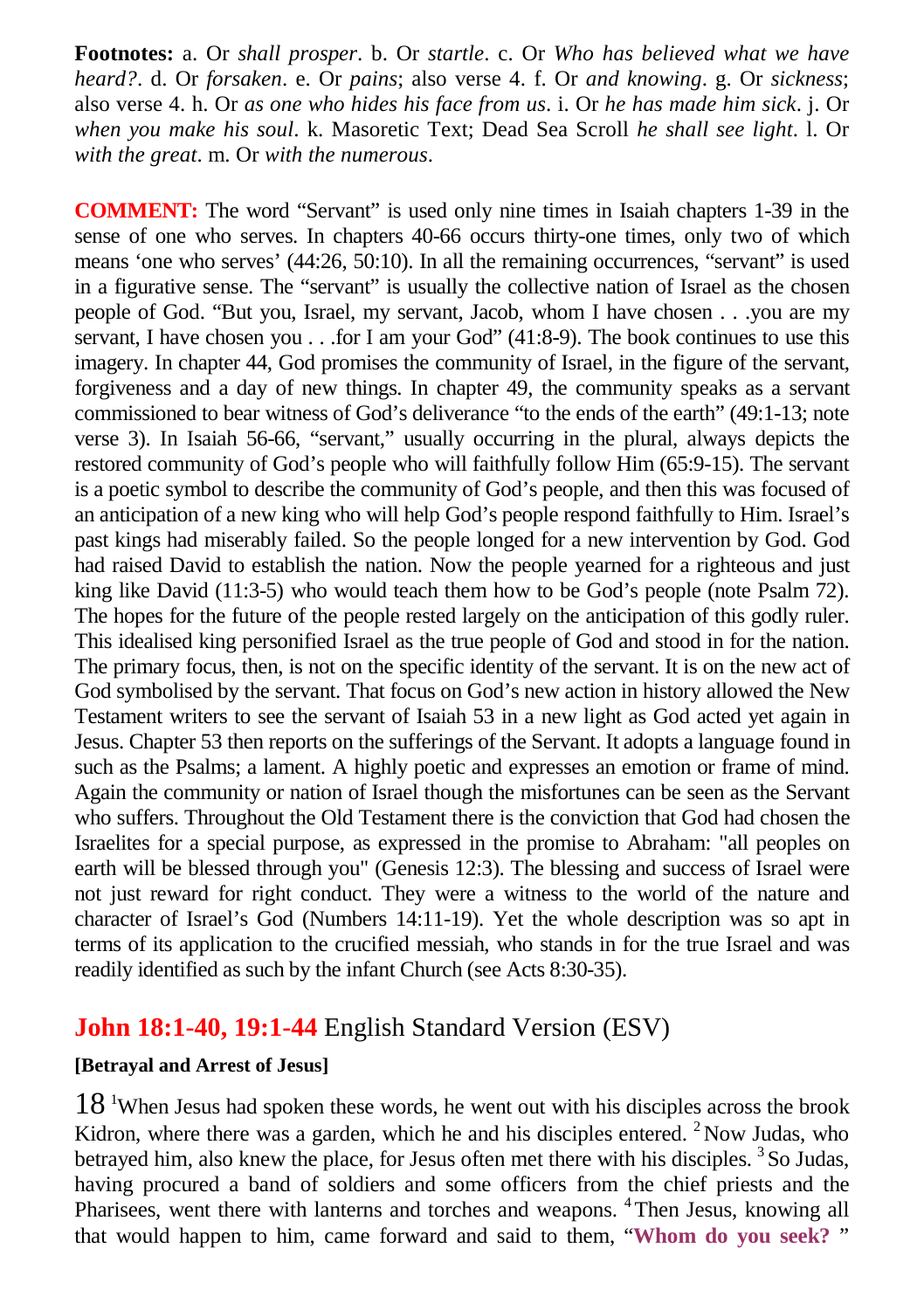<sup>5</sup> They answered him, "**Jesus of Nazareth.**" Jesus said to them, "I am he."<sup>[a]</sup> Judas, who betrayed him, was standing with them. <sup>6</sup>When Jesus<sup>[b]</sup> said to them, "I am he," they drew back and fell to the ground. <sup>7</sup> So he asked them again, "**Whom do you seek?**" And they said, "**Jesus of Nazareth.**" 8 Jesus answered, "**I told you that I am he. So, if you seek me, let these men go.**" <sup>9</sup>This was to fulfill the word that he had spoken: "Of those whom you gave me I have lost not one." <sup>10</sup>Then Simon Peter, having a sword, drew it and struck the high priest's servant<sup>[c]</sup> and cut off his right ear. (The servant's name was Malchus.) <sup>11</sup> So Jesus said to Peter, "Put your sword into its sheath; shall I not drink the cup that **the Father has given me?**"

#### **[Jesus Faces Annas and Caiaphas]**

 $12$  So the band of soldiers and their captain and the officers of the Jews<sup>[d]</sup> arrested Jesus and bound him. <sup>13</sup> First they led him to Annas, for he was the father-in-law of Caiaphas, who was high priest that year. <sup>14</sup> It was Caiaphas who had advised the Jews that it would be expedient that one man should die for the people.

#### **[Peter Denies Jesus]**

<sup>15</sup> Simon Peter followed Jesus, and so did another disciple. Since that disciple was known to the high priest, he entered with Jesus into the courtyard of the high priest, <sup>16</sup> but Peter stood outside at the door. So the other disciple, who was known to the high priest, went out and spoke to the servant girl who kept watch at the door, and brought Peter in. <sup>17</sup> The servant girl at the door said to Peter, "You also are not one of this man's disciples, are you?" He said, "I am not." <sup>18</sup> Now the servants<sup>[e]</sup> and officers had made a charcoal fire, because it was cold, and they were standing and warming themselves. Peter also was with them, standing and warming himself.

#### **[The High Priest Questions Jesus]**

<sup>19</sup> The high priest then questioned Jesus about his disciples and his teaching. <sup>20</sup> Jesus answered him, "**I have spoken openly to the world. I have always taught in synagogues and in the temple, where all Jews come together. I have said nothing in secret. <sup>21</sup> Why do you ask me? Ask those who have heard me what I said to them; they know what I said.**" <sup>22</sup> When he had said these things, one of the officers standing by struck Jesus with his hand, saying, "**Is that how you answer the high priest?**" <sup>23</sup> Jesus answered him, "**If what I said is wrong, bear witness about the wrong; but if what I said is right, why do you strike me?**" <sup>24</sup> Annas then sent him bound to Caiaphas the high priest.

#### **[Peter Denies Jesus Again]**

<sup>25</sup> Now Simon Peter was standing and warming himself. So they said to him, "**You also are not one of his disciples, are you?**" He denied it and said, "**I am not.**" <sup>26</sup> One of the servants of the high priest, a relative of the man whose ear Peter had cut off, asked, "Did I not see you in the garden with him?" <sup>27</sup> Peter again denied it, and at once a rooster crowed.

#### **[Jesus Before Pilate]**

 $^{28}$  Then they led Jesus from the house of Caiaphas to the governor's headquarters.<sup>[f]</sup> It was early morning. They themselves did not enter the governor's headquarters, so that they would not be defiled, but could eat the Passover.  $^{29}$  So Pilate went outside to them and said, "What accusation do you bring against this man?" <sup>30</sup> They answered him, "If this **man were not doing evil, we would not have delivered him over to you.**" <sup>31</sup> Pilate said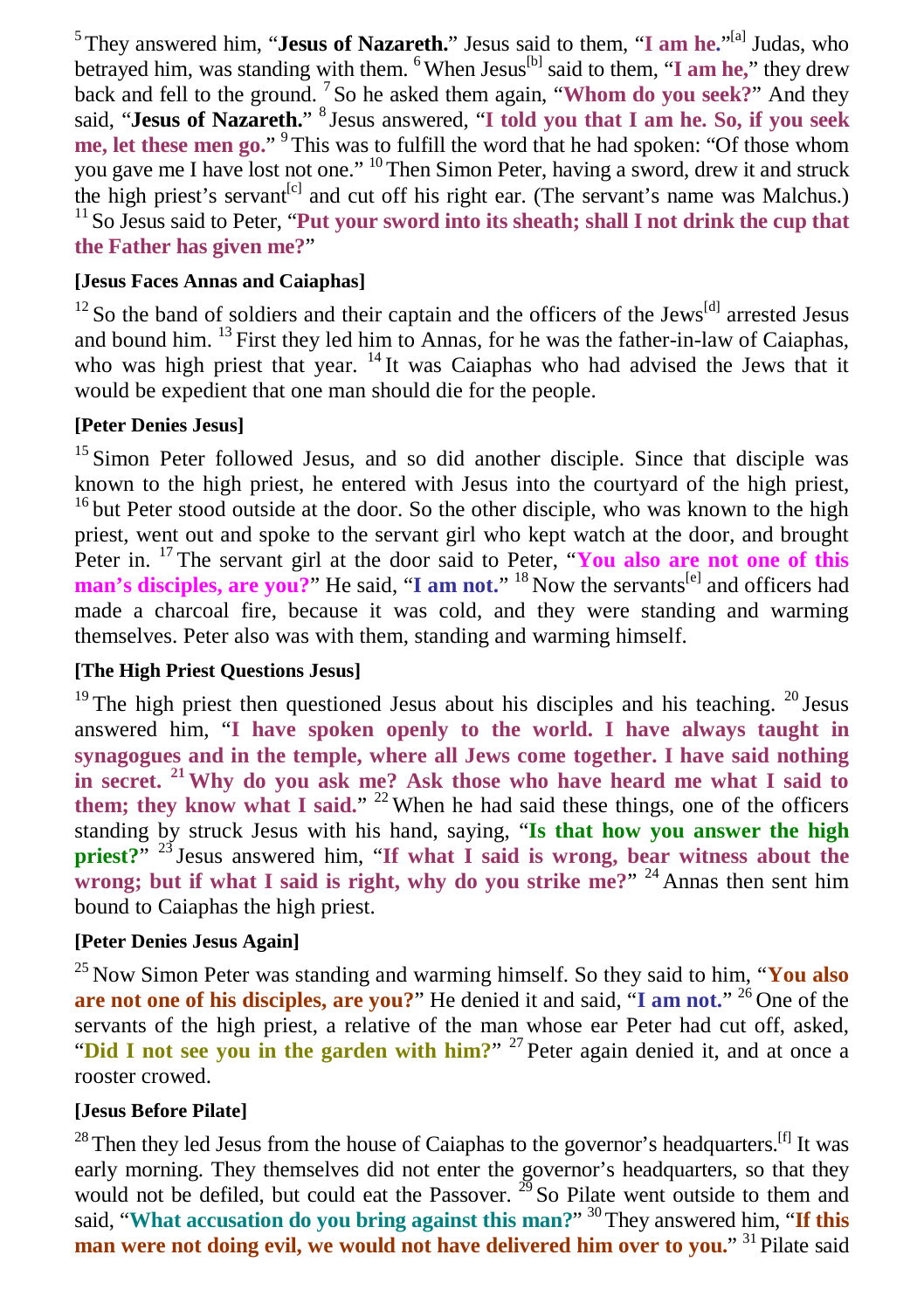to them, "**Take him yourselves and judge him by your own law.**" The Jews said to him, "It is not lawful for us to put anyone to death." <sup>32</sup> This was to fulfill the word that Jesus had spoken to show by what kind of death he was going to die.

#### **[My Kingdom Is Not of This World]**

<sup>33</sup> So Pilate entered his headquarters again and called Jesus and said to him, "**Are you the King of the Jews?**" <sup>34</sup> Jesus answered, "**Do you say this of your own accord, or did others say it to you about me?**" <sup>35</sup> Pilate answered, "**Am I a Jew? Your own nation and the chief priests have delivered you over to me. What have you done?**" <sup>36</sup> Jesus answered, "**My kingdom is not of this world. If my kingdom were of this world, my servants would have been fighting, that I might not be delivered over to the Jews. But my kingdom is not from the world.**" <sup>37</sup> Then Pilate said to him, "**So you are a king?**" Jesus answered, "**You say that I am a king. For this purpose I was born and for this purpose I have come into the world—to bear witness to the truth. Everyone who is of the truth listens to my voice."** <sup>38</sup> Pilate said to him, "**What is truth?**" After he had said this, he went back outside to the Jews and told them, "**I find no guilt in him. <sup>39</sup> But you have a custom that I should release one man for you at the Passover. So do you want me to release to you the King of the Jews?**" <sup>40</sup> They cried out again, "**Not this man, but Barabbas!**" Now Barabbas was a robber.<sup>[g]</sup>

#### **[Jesus Delivered to Be Crucified]**

 $19<sup>1</sup>$ Then Pilate took Jesus and flogged him.<sup>2</sup> And the soldiers twisted together a crown of thorns and put it on his head and arrayed him in a purple robe.  $3$  They came up to him, saying, "Hail, King of the Jews!" and struck him with their hands. <sup>4</sup> Pilate went out again and said to them, "**See, I am bringing him out to you that you may know that I find no** guilt in him." <sup>5</sup> So Jesus came out, wearing the crown of thorns and the purple robe. Pilate said to them, "Behold the man!" <sup>6</sup>When the chief priests and the officers saw him, they cried out, "**Crucify him, crucify him!**" Pilate said to them, "**Take him yourselves and crucify him, for I find no guilt in him.**" <sup>7</sup>The Jews[h] answered him, "**We have a law, and according to that law he ought to die because he has made himself the Son of God.**"  $8$ When Pilate heard this statement, he was even more afraid.  $9$ He entered his headquarters again and said to Jesus, "Where are you from?" But Jesus gave him no answer. <sup>10</sup>So Pilate said to him, "**You will not speak to me? Do you not know that I have authority to release you and authority to crucify you?**" <sup>11</sup> Jesus answered him, "**You would have no authority over me at all unless it had been given you from above. Therefore he who** delivered me over to you has the greater sin." <sup>12</sup> From then on Pilate sought to release him, but the Jews cried out, "**If you release this man, you are not Caesar's friend.** Everyone who makes himself a king opposes Caesar." <sup>13</sup>So when Pilate heard these words, he brought Jesus out and sat down on the judgment seat at a place called The Stone Pavement, and in Aramaic<sup>[i]</sup> Gabbatha. <sup>14</sup> Now it was the day of Preparation of the Passover. It was about the sixth hour.<sup>[j]</sup> He said to the Jews, "Behold your King!" <sup>15</sup> They cried out, "**Away with him, away with him, crucify him!**" Pilate said to them, "**Shall I crucify your** King?" The chief priests answered, "We have no king but Caesar." <sup>16</sup>So he delivered him over to them to be crucified.

#### **[The Crucifixion]**

So they took Jesus, <sup>17</sup> and he went out, bearing his own cross, to the place called The Place of a Skull, which in Aramaic is called Golgotha. <sup>18</sup>There they crucified him, and with him two others, one on either side, and Jesus between them. <sup>19</sup>Pilate also wrote an inscription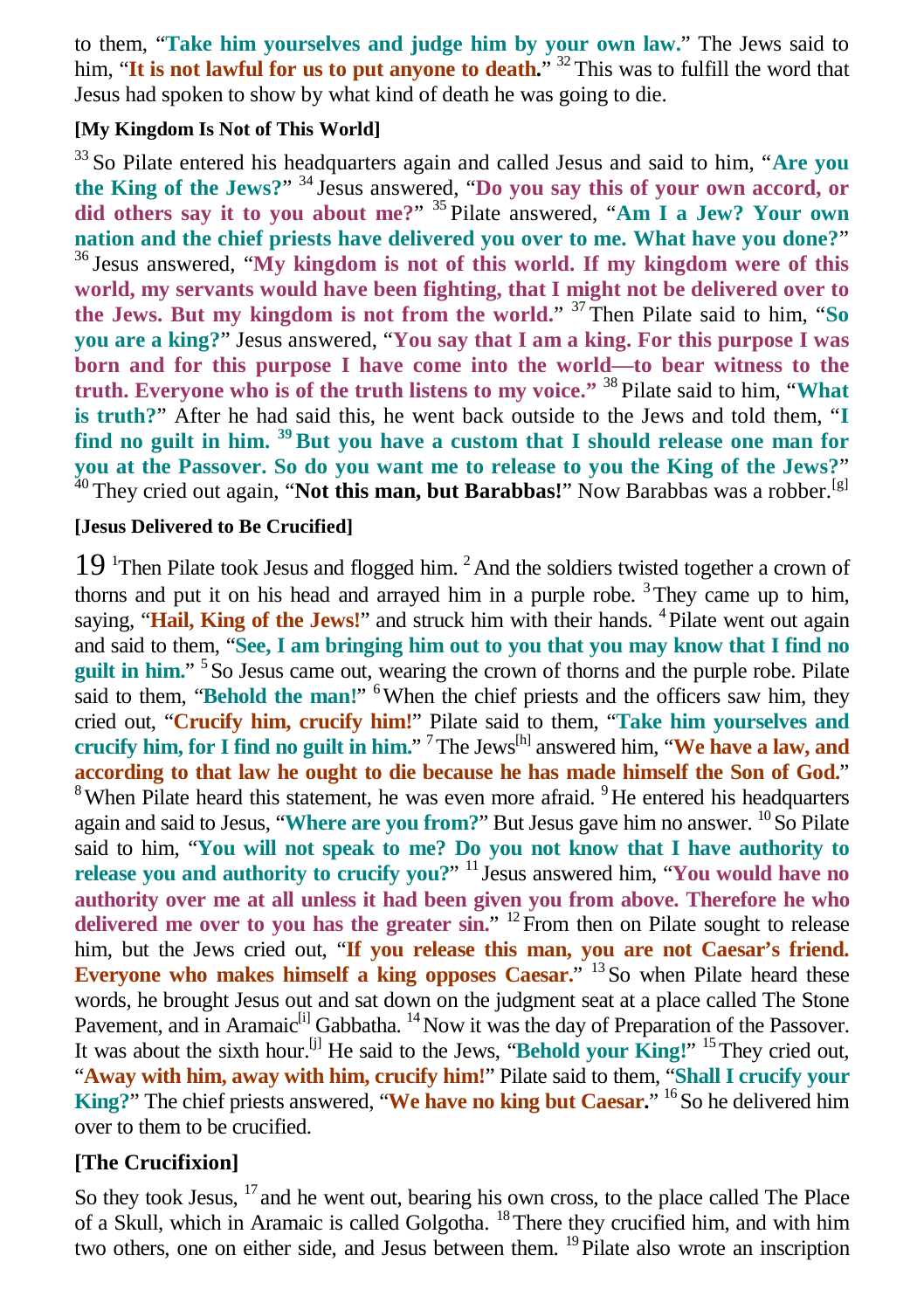and put it on the cross. It read, "Jesus of Nazareth, the King of the Jews."  $^{20}$ Many of the Jews read this inscription, for the place where Jesus was crucified was near the city, and it was written in Aramaic, in Latin, and in Greek. <sup>21</sup> So the chief priests of the Jews said to Pilate, "**Do not write, 'The King of the Jews,**' but rather, '**This man said, I am King of** the Jews."<sup>22</sup> Pilate answered, "What I have written I have written." <sup>23</sup> When the soldiers had crucified Jesus, they took his garments and divided them into four parts, one part for each soldier; also his tunic.<sup>[k]</sup> But the tunic was seamless, woven in one piece from top to bottom, <sup>24</sup> so they said to one another, "**Let us not tear it, but cast lots for it to see whose it shall be.**" This was to fulfill the Scripture which says, "They divided my garments among them, and for my clothing they cast lots." So the soldiers did these things,  $^{25}$  but standing by the cross of Jesus were his mother and his mother's sister, Mary the wife of Clopas, and Mary Magdalene. <sup>26</sup> When Jesus saw his mother and the disciple whom he loved standing nearby, he said to his mother, "Woman, behold, your son!"<sup>27</sup>Then he said to the disciple, "**Behold, your mother!**" And from that hour the disciple took her to his own home.

## **[The Death of Jesus]**

 $28$  After this, Jesus, knowing that all was now finished, said (to fulfill the Scripture), "I thirst." <sup>29</sup> A jar full of sour wine stood there, so they put a sponge full of the sour wine on a hyssop branch and held it to his mouth.  $30$  When Jesus had received the sour wine, he said, "**It is finished,**" and he bowed his head and gave up his spirit.

## **[Jesus' Side Is Pierced]**

 $31$  Since it was the day of Preparation, and so that the bodies would not remain on the cross on the Sabbath (for that Sabbath was a high day), the Jews asked Pilate that their legs might be broken and that they might be taken away. <sup>32</sup> So the soldiers came and broke the legs of the first, and of the other who had been crucified with him. <sup>33</sup> But when they came to Jesus and saw that he was already dead, they did not break his legs. <sup>34</sup> But one of the soldiers pierced his side with a spear, and at once there came out blood and water.  $35$  He who saw it has borne witness—his testimony is true, and he knows that he is telling the truth—that you also may believe.  $36$  For these things took place that the Scripture might be fulfilled: "Not one of his bones will be broken." <sup>37</sup> And again another Scripture says, "They will look on him whom they have pierced."

## **[Jesus Is Buried]**

<sup>38</sup> After these things Joseph of Arimathea, who was a disciple of Jesus, but secretly for fear of the Jews, asked Pilate that he might take away the body of Jesus, and Pilate gave him permission. So he came and took away his body. <sup>39</sup> Nicodemus also, who earlier had come to Jesus<sup>[1]</sup> by night, came bringing a mixture of myrrh and aloes, about seventy-five pounds<sup>[m]</sup> in weight.  $40$  So they took the body of Jesus and bound it in linen cloths with the spices, as is the burial custom of the Jews.  $41$  Now in the place where he was crucified there was a garden, and in the garden a new tomb in which no one had yet been laid.  $42$  So because of the Jewish day of Preparation, since the tomb was close at hand, they laid Jesus there.

**Footnotes:** a. Greek *I am*; also verses 6, 8. b. Greek *he*. c. Or *bondservant*; twice in this verse. d. Greek *Ioudaioi* probably refers here to Jewish religious leaders, and others under their influence, in that time; also verses 14, 31, 36, 38. e. Or *bondservants*; also verse 26. f. Greek *the praetorium*. g. Or *an insurrectionist*. h. Greek *Ioudaioi* probably refers here to Jewish religious leaders, and others under their influence, in that time; also verses 12, 14, 31, 38. i. Or *Hebrew*; also verses17, 20. j. That is, about noon. k. Greek *chiton*, a long garment worn under the cloak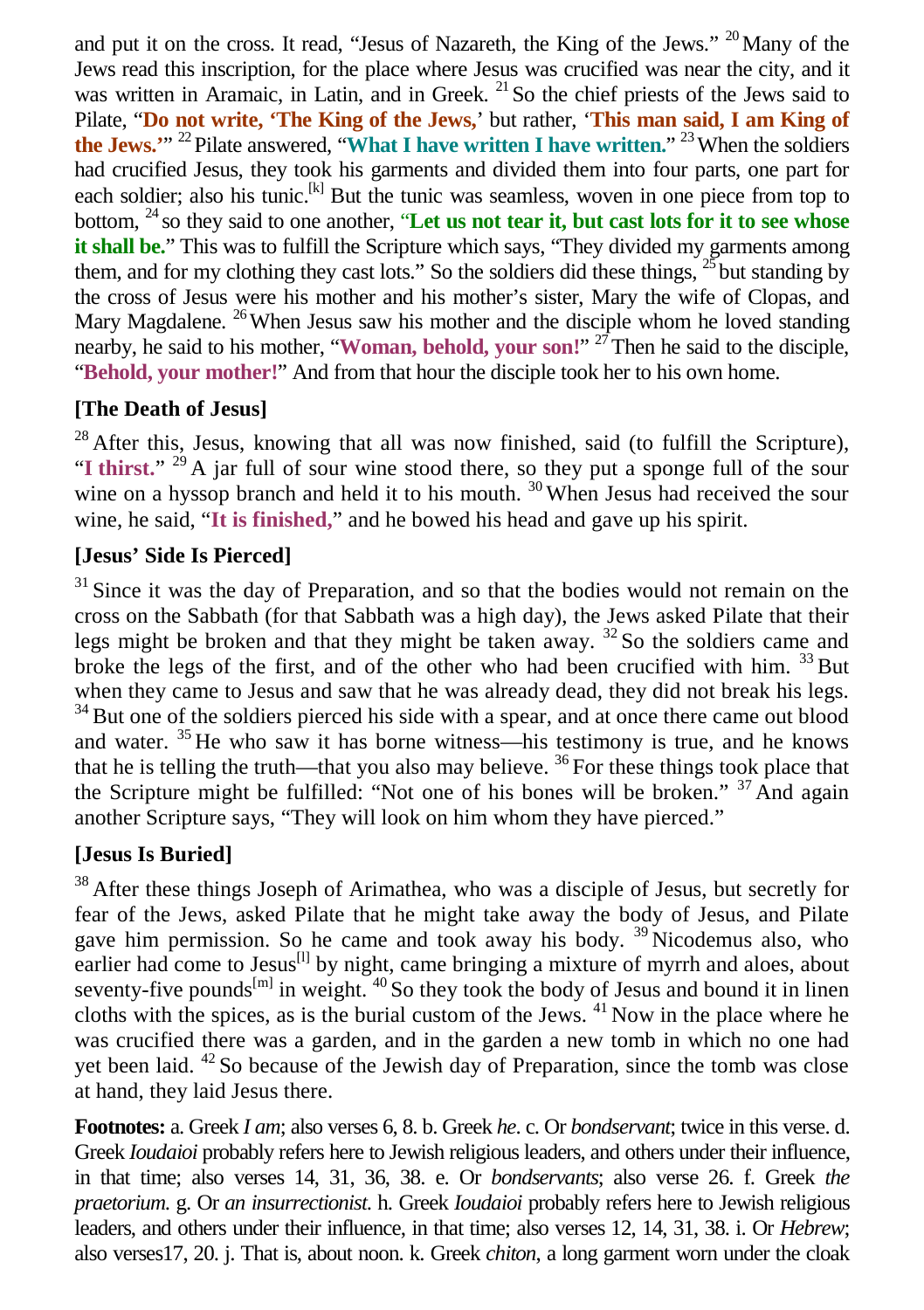next to the skin. l. Greek *him*. m. Greek *one hundred litras*; a *litra* (or Roman pound) was equal to about 11 1/2 ounces or 327 grams.

**COMMENT:** John is very much in debt to the other three Gospels, and in their turn Matthew and Luke owe a debt to Mark who first set down the record of Christian salvation history. Yet John draws his own picture of the events, informed by theological reflection honed over a number of decades. Right at the beginning of this long passage John uses a play on the divine name of God. Although the English translation gives Jesus; reply as "I am he" – the footnote draws our attention to the fact that the reply was "I am". Exodus 3:14; "God said to Moses "I am who I am". The Soldiers were Jews all of whom would be acquainted with the passage in Exodus – they fell backwards! In the interview with Pilate, Jesus makes it clear he is a King, but his Kingdom is not of this world. Whilst the three other Gospel's do not have the piecing of our Lord's side, Mark 15:46 makes the matter clear that the Centurion ensured that Jesus was dead. John then offers the fact that this was witnessed by the Gospel writer. Whilst the Gospel was written many decades after the event, and follows the other three Gospels in the essential outline, it claims to contain snippets of an eye witness report, preserved by John.

# **Psalm 22:1-16** *Deus, Deus meus* Grail Psalter

## **RMy God, my God, why have you forsaken me?**

1 *For the Choirmaster. In the manner of "The Doe at Daybreak. " A Psalm of David*

 $2^2$  My God, my God, why have you forsaken me? You are far from my plea and the cry of my distress. <sup>3</sup> O my God, I call by day and you give no reply; I call by night and I find no peace. **R**

<sup>4</sup> Yet you, O God, are holy, enthroned on the praises of Israel. <sup>5</sup> In you our fathers put their trust; they trusted and you set them free. <sup>6</sup> When they cried to you, they escaped. In you they trusted and never in vain. **R**

 $7$  But I am a worm and no man, scorned by men, despised by the people. 8 All who see me deride me. They curl their lips, they toss their heads. <sup>9</sup> "He trusted in the Lord, let him save him; let him release him if this is his friend." **R**

<sup>10</sup> Yes, it was you who took me from the womb, entrusted me to my mother's breast.  $11$  To you I was committed from my birth, from my mother's womb you have been my God.  $12$  Do not leave me alone in my distress; Come close, there is none else to help. **R**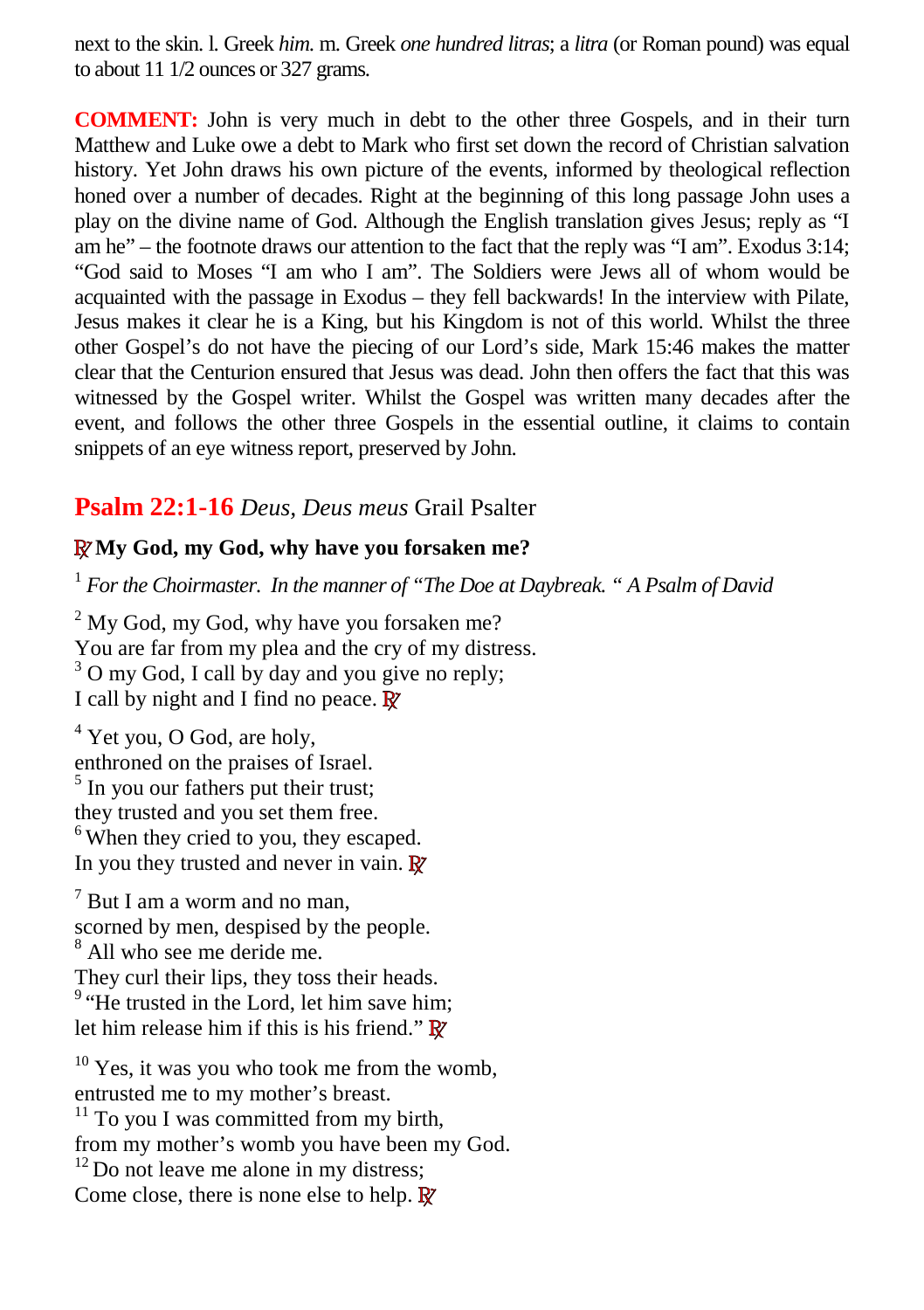<sup>13</sup> Many bulls have surrounded me, fierce bulls of Bashan close me in.  $14$  Against me they open wide their jaws, like lions, rending and roaring. **R My God, my God, why have you forsaken me?**

 $15$  Like water I am poured out, disjointed are all my bones. My heart has become like wax, it is melted within my breast. **R**

<sup>16</sup> Parched as burnt clay is my throat, my tongue cleaves to my jaws. **R**

<sup>17</sup> Many dogs have surrounded me, a band of the wicked beset me. They tear holes in my hands and my feet <sup>16c</sup> and lay me in the dust of death. **R** 

<sup>18</sup> I can count every one of my bones. These people stare at me and gloat;  $19$  they divide my clothing among them. They cast lots for my robe. **R**

<sup>20</sup> O Lord, do not leave me alone, my strength, make haste to help me!  $21$  Rescue my soul from the sword, my life from the grip of these dogs.  $22$  Save my life from the jaws of these lions, my poor soul from the horns of these oxen. **R**

 $23$  I will tell of your name to my brethren and praise you where they are assembled.  $24$  "You who fear the Lord give him praise; all sons of Jacob, give him glory. Revere him, Israel's sons. **R**

 $25$  For he has never despised nor scorned the poverty of the poor. From him he has not hidden his face, but he heard the poor man when he cried." **R**

 $26$  You are my praise in the great assembly. My vows I will pay before those who fear him.  $27$  The poor shall eat and shall have their fill. They shall praise the Lord, those who seek him. May their hearts live for ever and ever! **R**

 $^{28}$  All the earth shall remember and return to the Lord, all families of the nations worship before him;  $29$  for the kingdom is the Lord's, he is ruler of the nations. <sup>30</sup> They shall worship him, all the mighty of the earth; before him shall bow all who go down to the dust. **R**